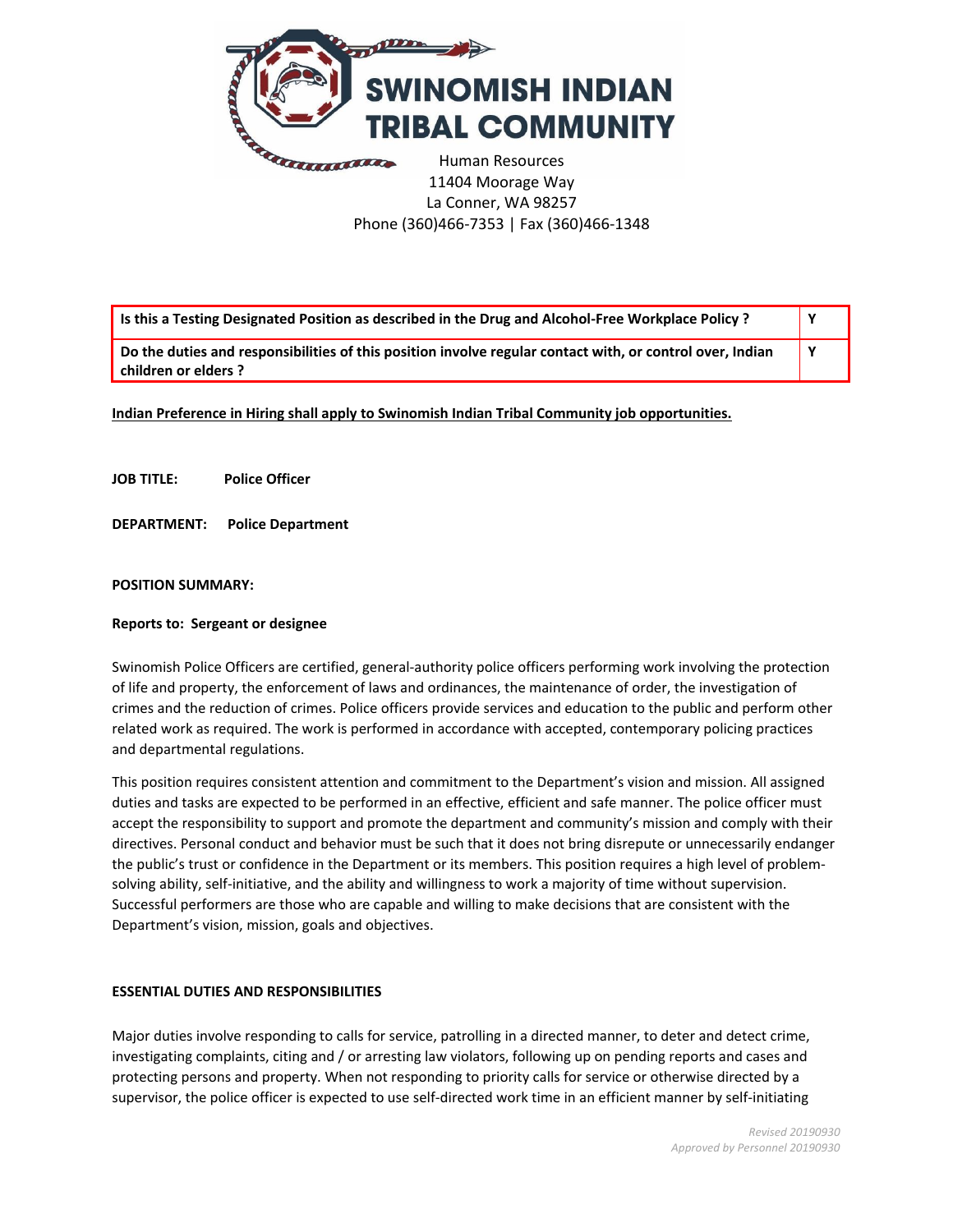work on neighborhood problems and seeking solutions consistent with the Department mission. The qualified police officer may be required to temporarily assume the duties, activities and tasks of a Corporal or Sergeant, as necessary.

### **MINIMUM QUALIFICATIONS**

-Minimum 21 years of age

-Associate of Arts Degree or equivalent to 60 semester units of college credit (may be waived by the Chief of Police based upon prior job-related experience)

-Have a Washington state driver's license or ability to obtain prior to employment

-Willing to complete a background check, polygraph examination and drug screening prior to beginning employment. No misdemeanor convictions in the past five years, no felony convictions. (Note: certain misdemeanor convictions may be automatic disqualifiers even if they are more than five years in the past, at the discretion of the Chief of Police)

- One year of work experience with a law enforcement agency requiring frequent public contact and the interpretation of complex rules and regulations is desirable.

## **REQUIRED KNOWLEDGE, SKILLS AND ABILITIES**

1. Knowledge and understanding of the problems and attitudes of people of all ethnic and economic groups in relation to law enforcement agencies.

2. Ability to adapt to shift work.

3. Ability to analyze situations quickly and objectively recognizing actual and

potential dangers and to determine a proper and legal course of action.

4. Ability to write clear incident reports, organizing details logically.

5. Ability to read, understand and interpret laws, ordinances, rules and regulations.

6. Ability to cope with situations firmly, tactfully, and with respect for individual rights.

7. Ability to speak well and express oneself clearly.

8. Ability to communicate effectively with a diversity of people, including thosewith social and behavioral problems.

9. Ability to establish and maintain effective relations with fellow employees andwith citizens from all racial, ethnic and economic backgrounds.

10. Ability to develop skills in the use and care of a variety of firearms.

11. Ability to perform strenuous physical tasks, such as pursuing fleeing suspects on foot and arresting suspects who resist.

12. Ability to learn and use investigative techniques and procedures.

13. Ability to observe and remember details.

14. Ability to complete satisfactorily the prescribed courses in training at the Police Academy.

15. Excellent driving ability.